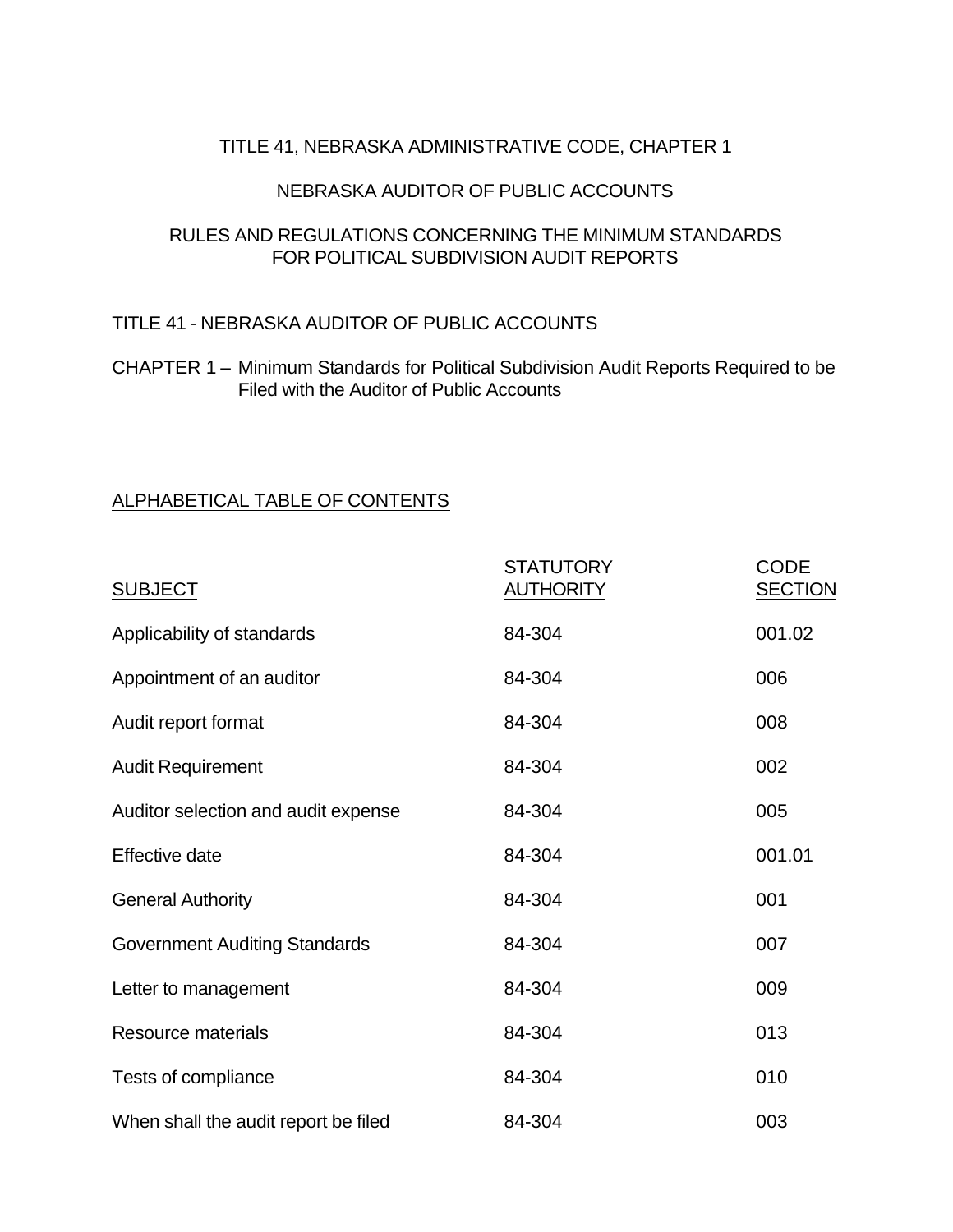| Who may perform the audit | 84-304 | 004 |
|---------------------------|--------|-----|
| Working paper retention   | 84-304 | 011 |
| Working paper review      | 84-304 | 012 |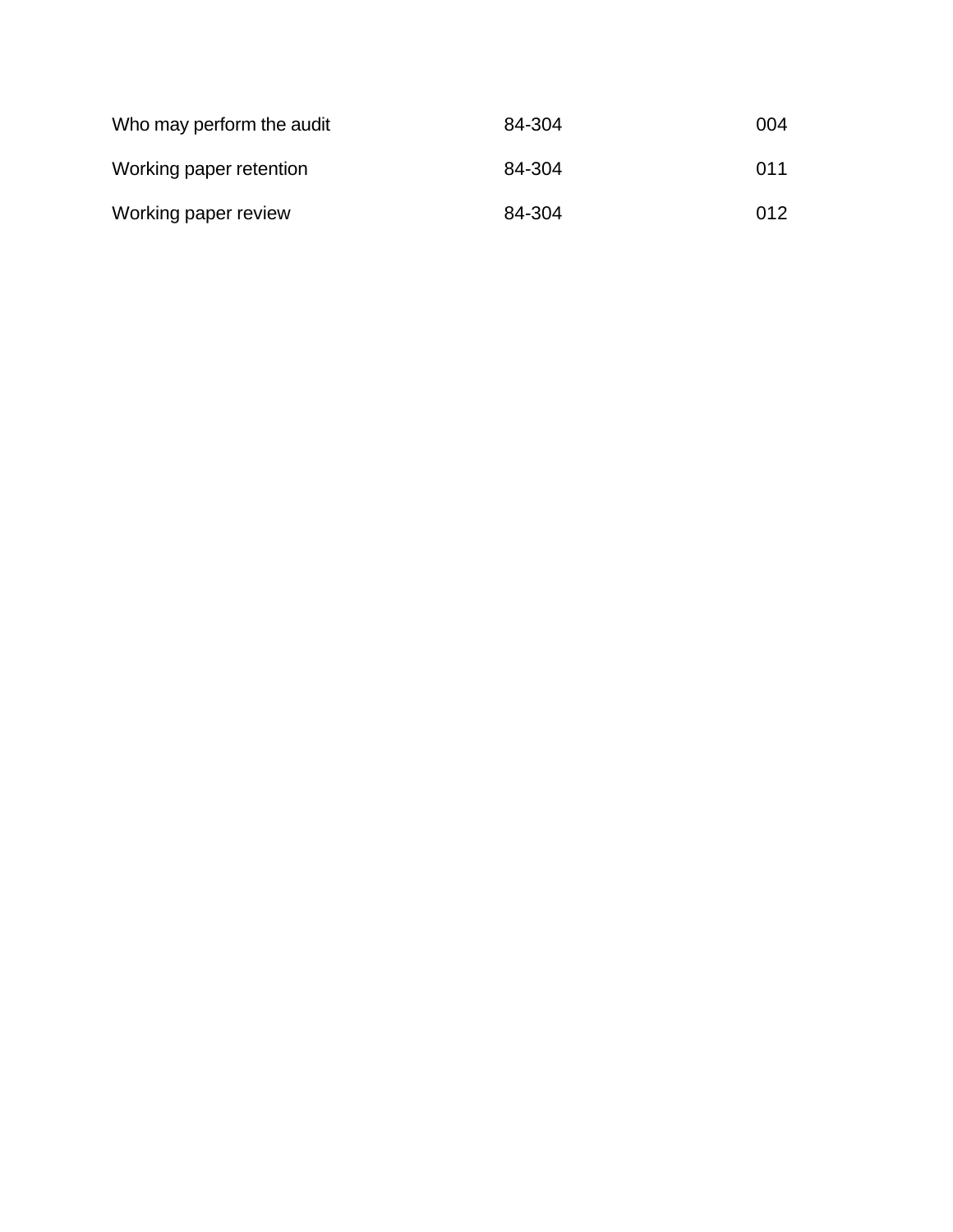#### NEBRASKA ADMINISTRATIVE CODE

# TITLE 41 - NEBRASKA AUDITOR OF PUBLIC ACCOUNTS

CHAPTER 1 – Minimum Standards for Political Subdivision Audit Reports Required to be Filed with the Auditor of Public Accounts

# NUMERICAL TABLE OF CONTENTS

| <b>SUBJECT</b>                       | <b>STATUTORY</b><br><b>AUTHORITY</b> | <b>CODE</b><br><b>SECTION</b> |
|--------------------------------------|--------------------------------------|-------------------------------|
| <b>General Authority</b>             | 84-304                               | 001                           |
| <b>Effective date</b>                | 84-304                               | 001.01                        |
| Applicability of standards           | 84-304                               | 001.02                        |
| <b>Audit Requirement</b>             | 84-304                               | 002                           |
| When shall the audit report be filed | 84-304                               | 003                           |
| Who may perform the audit            | 84-304                               | 004                           |
| Auditor selection and audit expense  | 84-304                               | 005                           |
| Appointment of an auditor            | 84-304                               | 006                           |
| <b>Government Auditing Standards</b> | 84-304                               | 007                           |
| Audit report format                  | 84-304                               | 008                           |
| Letter to management                 | 84-304                               | 009                           |
| Tests of compliance                  | 84-304                               | 010                           |
| Working paper retention              | 84-304                               | 011                           |
| Working paper review                 | 84-304                               | 012                           |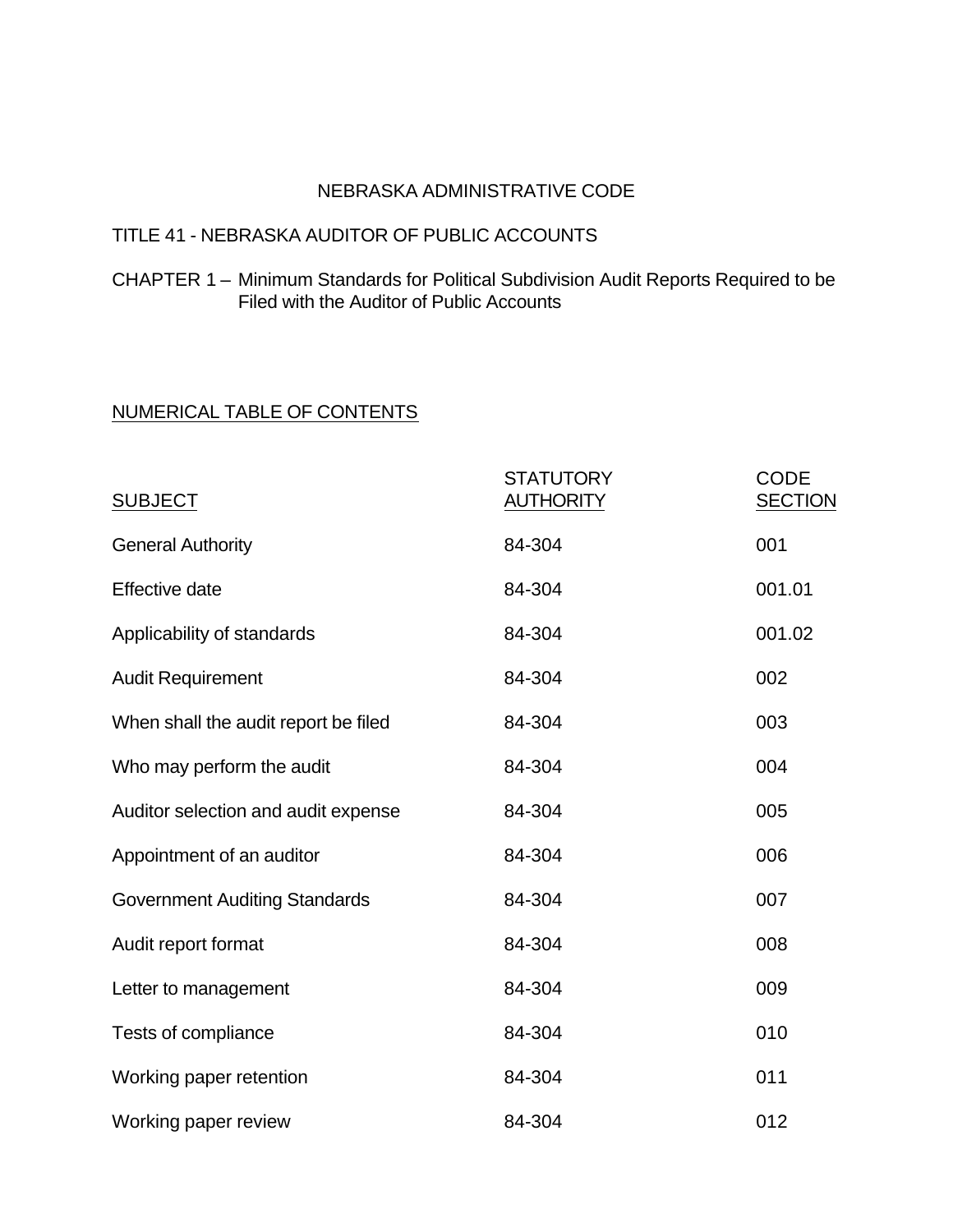Resource materials and the set of the 84-304 contract of the 84-304 contract of the 84-304 contract of the 84-304 contract of the 84-304 contract of the 84-304 contract of the 84-304 contract of the 84-304 contract of the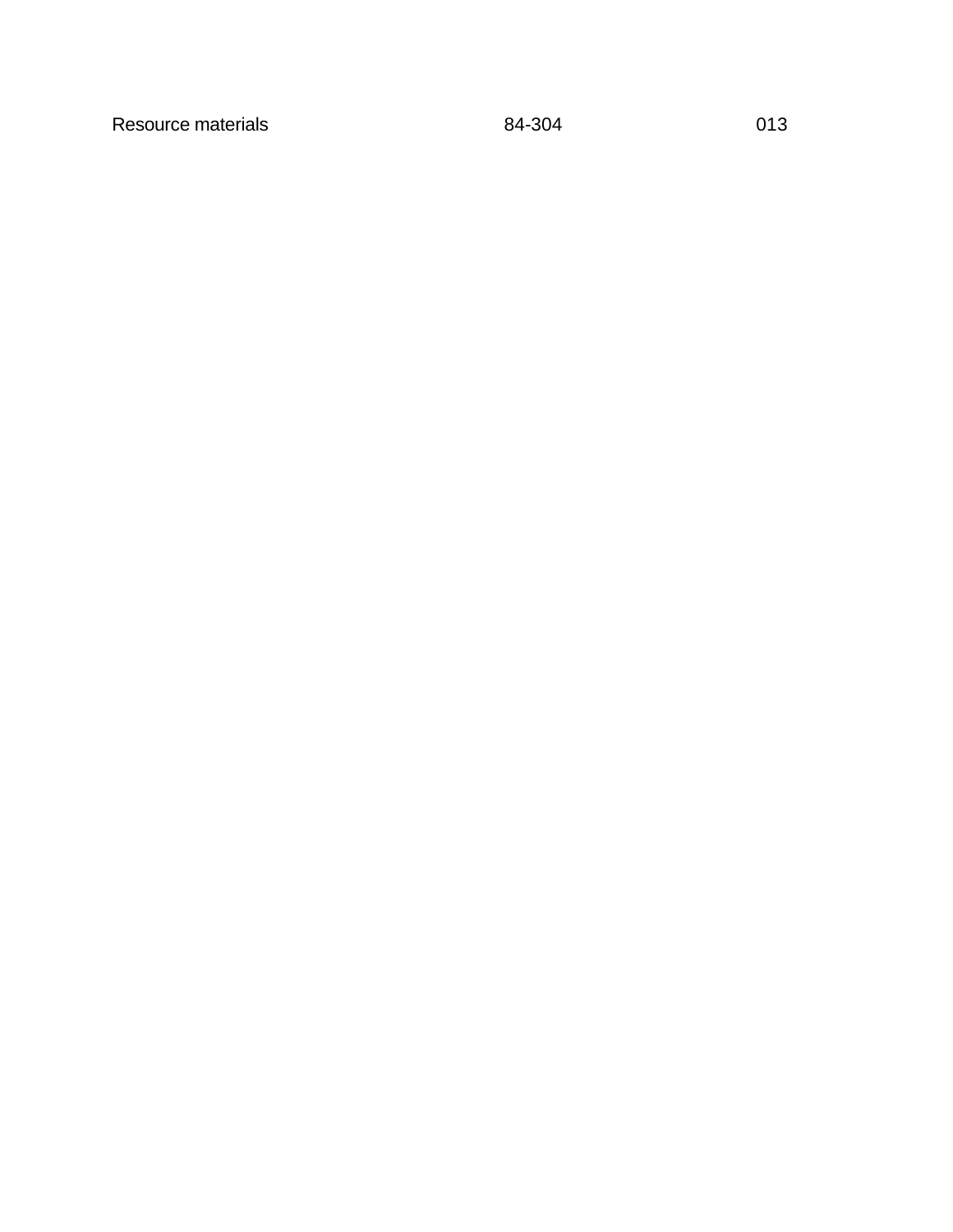#### NEBRASKA ADMINISTRATIVE CODE

Last issue date: March 24, 1992

#### Title 41 - AUDITOR OF PUBLIC ACCOUNTS

- Chapter 1 MINIMUM STANDARDS FOR POLITICAL SUBDIVISION AUDIT REPORTS REQUIRED TO BE FILED WITH THE AUDITOR OF PUBLIC ACCOUNTS
- 001 General Authority. Under authority of and in compliance with Neb. Rev. Stat. Section 84-304.01, the following rules and regulations are prescribed by the Auditor of Public Accounts and are effective five days after being filed with the Secretary of State until repealed or amended.
	- 01.01 Effective date. These standards shall apply to audits and reports of political subdivisions for fiscal years ending on or after the effective date of this Title.
	- 01.02Applicability of standards. These standards apply solely to the audited financial statements filed with the Auditor of Public Accounts and do not pertain to the method of accounting used by the political subdivisions in recording financial transactions.
- 002 Audit Requirement. All audit reports required by law or regulation to be filed with the Auditor of Public Accounts shall conform to the requirements of this Title in addition to any requirements established by State Statute or other regulatory agency. Unless otherwise directed by State Statute, audits shall be performed and filed on an annual basis for all political subdivisions. The Auditor of Public Accounts may waive the audit requirement upon the submission by the political subdivision of a written request in a form prescribed by the Auditor of Public Accounts. The approval or denial of the waiver request shall be made in writing to the political subdivision.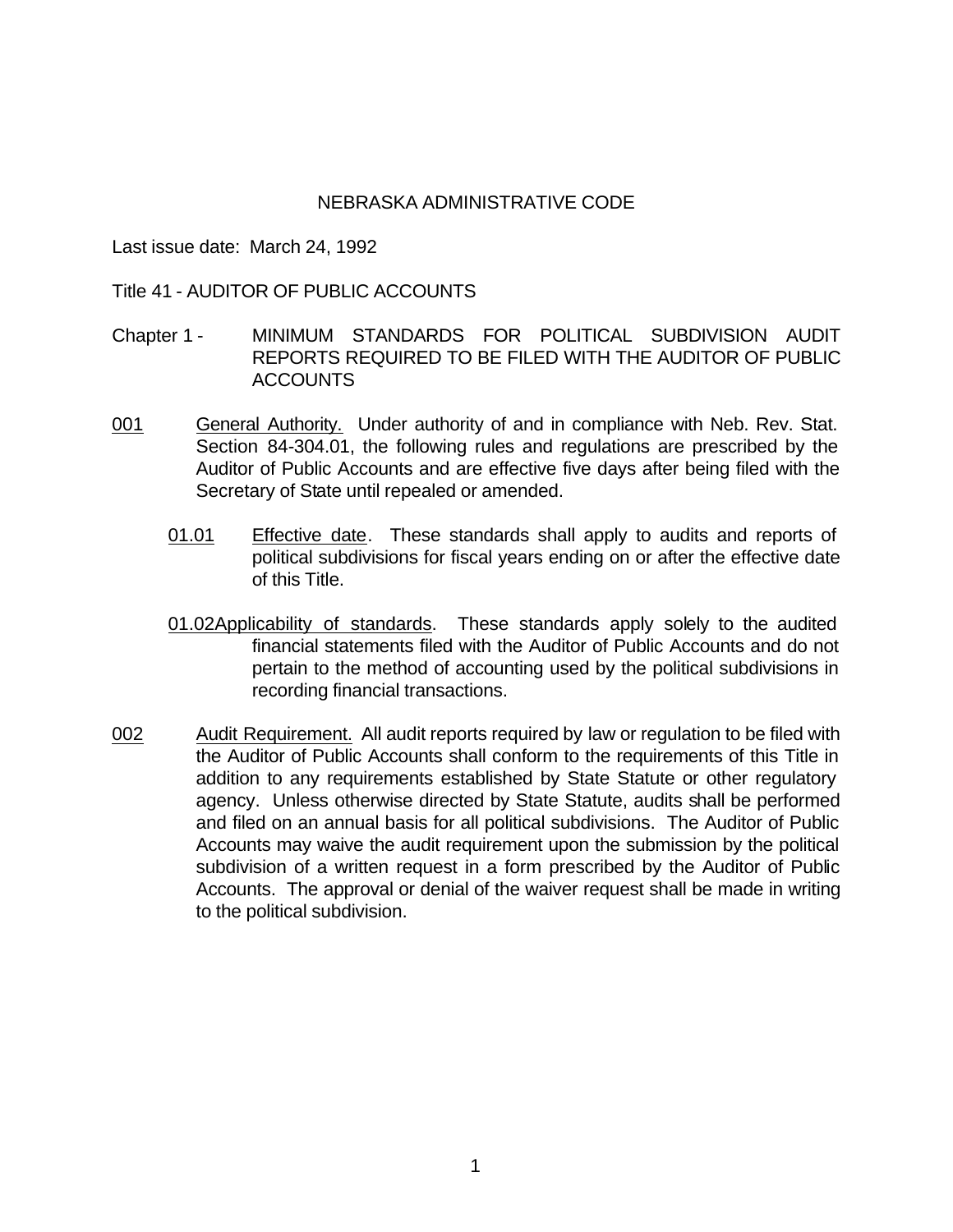- 003 When shall the audit report be filed. The audit report must be filed with the Auditor of Public Accounts within six months after the political subdivision's fiscal year end unless another time period is specifically authorized by State Statute. An extension may be granted upon a written request by the political subdivision to the Auditor of Public Accounts. The request must include the reason for the extension and the expected filing date of the report. The granting of a filing extension cannot stop or postpone any withholding of funds which is statutorily required when an audit report is not filed on a timely basis unless the statute specifically allows a filing extension to alter the required process, but the granting of a filing extension will prevent the appointment of an auditor for the subdivision as long as the report is filed within the deadline granted by the extension.
- 004 Who may perform the audit. The audit must be conducted by a person or firm with a current permit to engage in the practice of public accountancy issued by the Nebraska State Board of Public Accountancy.
- 005 Auditor selection and audit expense. The selection of an independent auditor will be made by the political subdivision unless an auditor is appointed by the Auditor of Public Accounts under the authority Neb. Rev. Stat. Section 84- 304(4). The expense of the audit shall be an obligation of the political subdivision.
- 006 Appointment of an auditor. Should any political subdivision fail or refuse to either cause a complete audit to be made and filed or obtain a waiver of the audit requirement as required by State Statute or regulation, the Auditor of Public Accounts shall have the authority, after due notice and a hearing to show cause, to appoint a certified public accountant or public accountant to conduct the audit of the political subdivision. The expense for such audit shall be an obligation of the political subdivision and shall become a lien against the political subdivision.
- 007 Government Auditing Standards. Audits and the audit reports issued for political subdivisions required to be filed with the Auditor of Public Accounts shall be performed in accordance with Government Auditing Standards issued by the Comptroller General of the United States as applicable to the period under audit.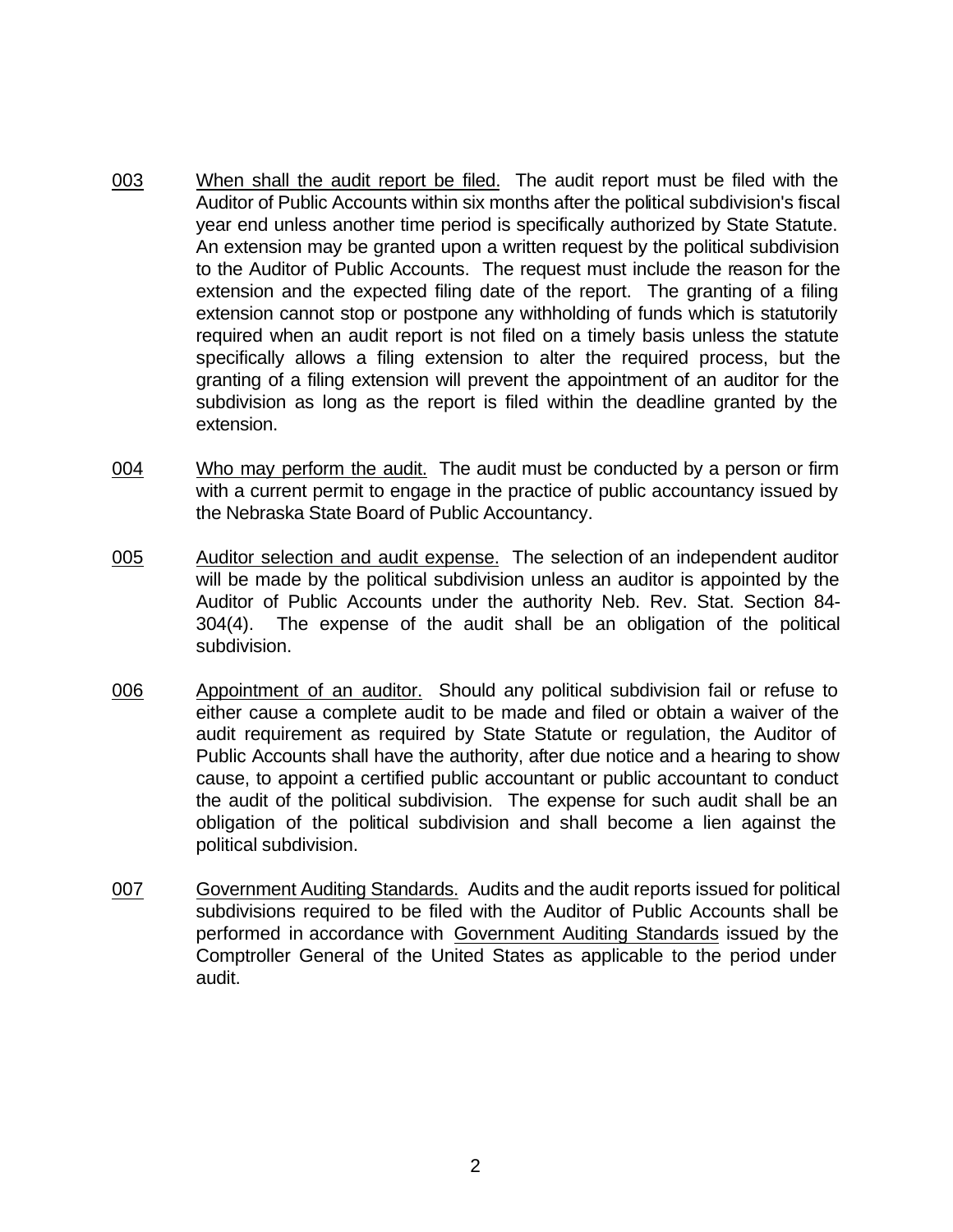- 008 Audit report format. Each audit report shall be in a typed format on letter size pages and generally include:
	- a report cover
	- index or table of contents
	- independent auditors' report
	- financial statements
	- notes to the financial statements
	- reports on compliance and internal control
	- additional information as may be required by the Nebraska Revised Statutes or Generally Accepted Accounting Principles (GAAP).
	- additional information as may be required by the Auditor of Public Accounts in a prescribed format.
- 009 Letter to management. Any separate letter to management regarding internal control, compliance, or other accounting practices or procedures issued in conjunction with or as a result of an audit report filed with the Auditor of Public Accounts must be included with the audit report filing in order for the audit report to be considered complete and acceptable for filing.
- 010 Tests of compliance. The tests of compliance required for the audit shall include those necessary to conform to current Statements on Auditing Standards and Government Auditing Standards. However, all audits shall include tests of compliance with the requirements of the Nebraska Budget Act and Nebraska statutory and constitutional levy limits. All compliance deviations noted pertaining to the Nebraska Budget Act and Nebraska statutory and constitutional levy limits shall be included in the report on compliance required by Government Auditing Standards or in a written letter to management.
- 011 Working paper retention. All working papers related to audit reports filed with the Auditor of Public Accounts shall be retained by the preparing auditor or firm for a period of not less than three years after the end of the fiscal year covered by the audit report or until the completion of any review of those workpapers started within that period.
- 012 Working paper review. The audit working papers shall be available to the office of the Auditor of Public Accounts for review upon request. The expense of any such review may be charged to the political subdivision or the audit firm. Any deficiencies noted during such a review may be forwarded to the Nebraska State Board of Public Accountancy for their consideration.